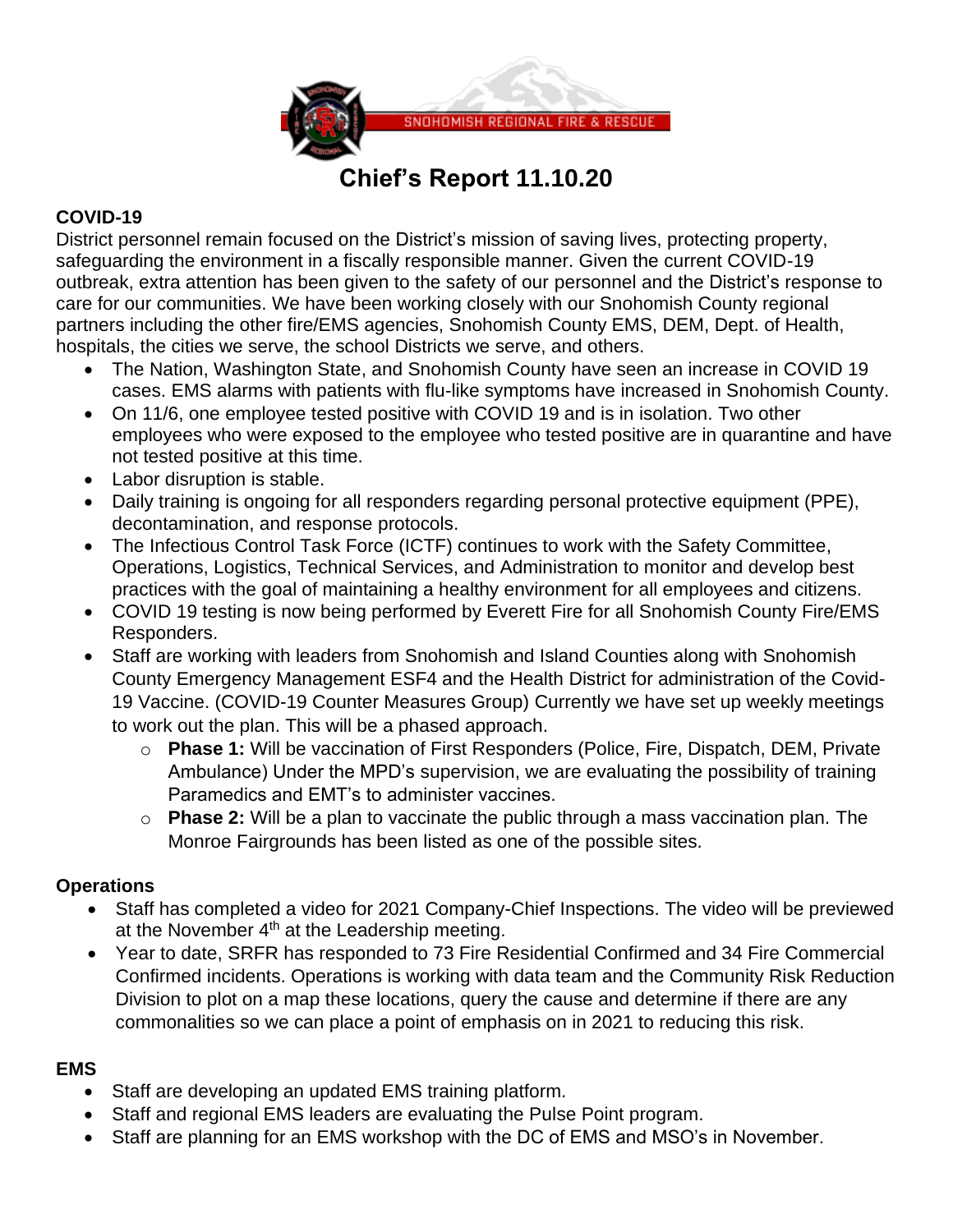- The District will be seeking candidates for Student Paramedic with an examination process planned for the 2021-2022 Paramedic school year.
- Staff is evaluating the future of the SRFR Community Resource Paramedic Program (CRP).

# **Policy & Procedure**

- Lexipol has completed cross-reference of current SRFR Policies and Procedures to Lexipol recommended content.
- Policy and Procedure Committee openings exist for a Firefighter, Paramedic and Driver/Operator to sit on the SRFR Standards Committee.

# **MSDS Online**

- The development of a digital MSDS Online program has been completed.
- A 15-minute video and PowerPoint will be forwarded to training for inclusion in  $4<sup>th</sup>$  quarter.

# **Health & Safety**

- An on-site flu shot clinic was recently administered for SRFR employees. SRFR ordered 160 doses for members and will have a Health Force nurse on-site for 12 days.
- Staff are planning to initiate annual SCBA fit testing in November.

# **Accreditation**

- SRFR's Commission of Fire Accreditation International account has been updated with current agency information and all core team members have had an account. Our registered status expires on 1/9/21. We will need to apply for applicant status prior to expiration. This status change will include the application fee of \$8,750.
- The Standards of Cover (SOC)/Community Risk Assessment (CRA) team continues to develop an execution process.

# **Regional FOC Planning**

• Staff developed a regional plan to staff a County-wide FOC at South County Fire in anticipation of potential civil unrest on election day. Ultimately, the FOC was not needed.

# **Training**

- Training data management platform Target Solutions is in the process of being updated.
- Congratulations to Gary Fatkin who recently graduated from Columbia Southern University with an Associate of Applied Science in Fire Science.
- Congratulations to Marck Fujiwara-Herbert who completed the "Top Step" Driver/Operator requirements.
- The Snohomish County Fire Training Recruit Academy concluded on November 5. Congratulations to our new Firefighters Thomas Brown, Aaron DeSalvo, Eric Reygers, Kristopher Christensen, Tim Lambach. Thomas Brown was awarded the "Brass Tip" for his excellence in performing engine company operations, Congratulations Thomas!
- Special thanks to Company Officers Bill Gunterman and Matt James who provided outstanding leadership to every recruit at the Academy.
- Congratulations to Captain Joe Basta who has served as an Executive Officer at the Academy since its inception. After leading and administering Academy operations, Captain Basta will be returning to SRFR Operations with a shift assignment at Station 82. Thank you Capt. Basta,!
- A hearty thank you to Lt. Sam Langheld who stepped up to replace Capt. Basta at the Academy.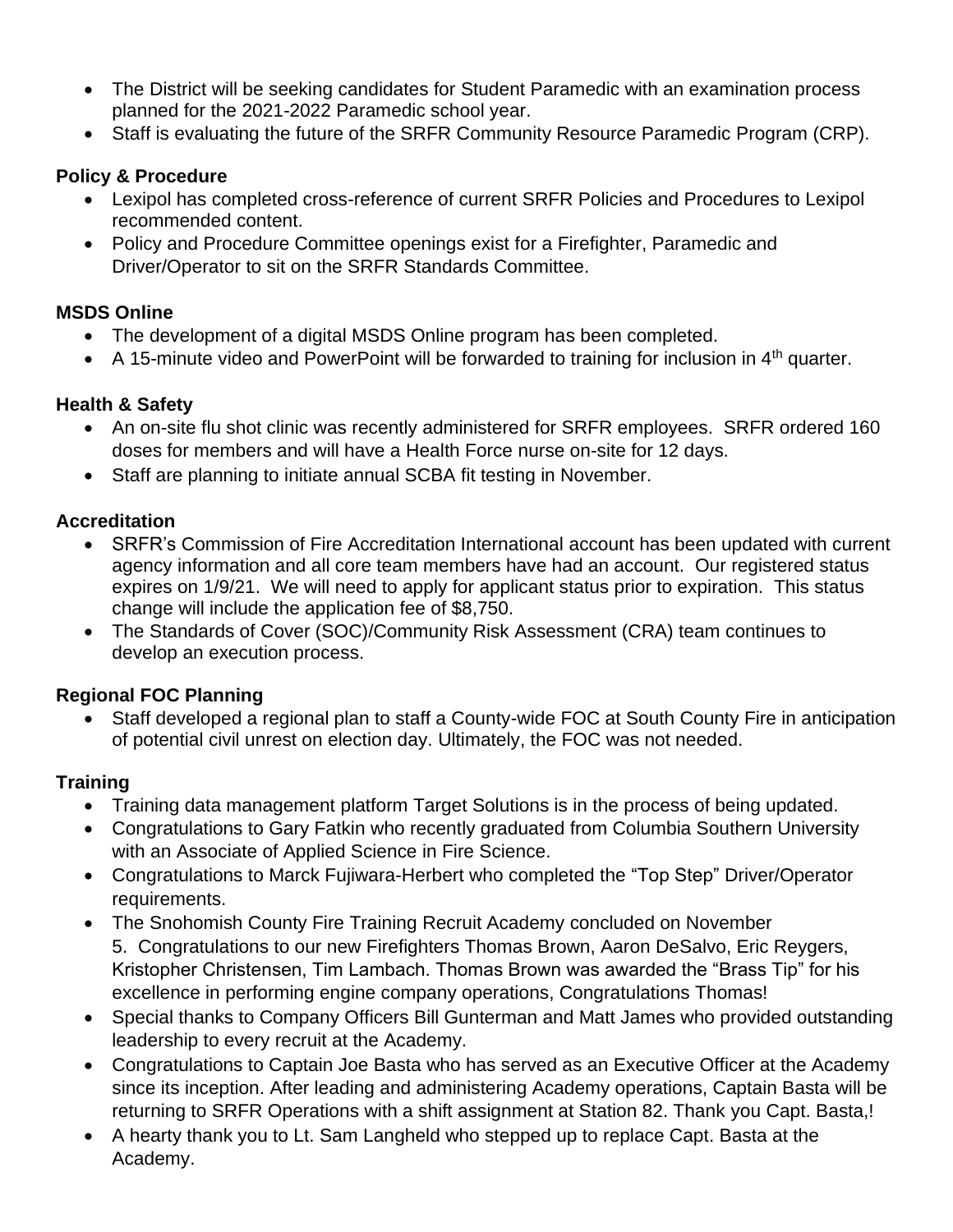- Chief O'Brien delivered the Keynote address at the graduation ceremony.
- We have a Post Academy Training module including Rescue Systems One during the week of November 16 – 19<sup>th</sup>.
- Staff are evaluating SRFR participation in the ESTA Fire Academy in Gold Bar.
- The hallway firefighting prop that was at Station 31 has been moved to the District 4 training facility. We are in the planning phase to build a UL dimensioned house prop for hose handling, water application and fire attacks. Currently we are adding a staircase to an existing building for hose handling.
- The SRFR Quarterly Leadership Meeting was held on 11/4. Each Section and Division provided reports to attendees regarding current news and updates.

#### **Strategic Plan**

The Strategic Planning Team has completed a **draft** Mission, Vision, and Guiding Values.

**Vision:** We will be a proactive regional emergency services leader by partnering to provide safe communities for people to live, work and explore.

**Mission:** Save lives, protect property, safeguard the environment, and take care of people.

**Values:** Teamwork, Respect, Accountability, Service, Integrity

The District's Community Leader Advisory Committee (CLAC) first meeting kicked off on October 27, 2020. The CLAC is made up of 28 representatives from the area we serve consisting of citizens, business leaders, government officials, fire commissioners, county council members, and Washington State legislators. We plan to set up two to three meetings with the CLAC lasting 1.5 to 2 hours. These meetings will be oriented to check in with the Community regarding the strategic planning progress of the internal workgroup and seek the following input and feedback:

- The District's strengths, opportunities, weaknesses, and threats
- The District's Mission, Vision, Values, Goals and Objectives and overall Strategic Plan
- How we can better serve everyone in the District
- Other topics as needed

#### **Annexation (City of Lake Stevens/Snohomish County)**

The District has remained engaged in the proposed annexation process by the City of Lake Stevens to annex an area in South East Lake Stevens.

#### **Advanced Life Support Interlocal Agreement (ALS ILA)**

An initial draft of a standardized draft Advanced Life Support Interlocal was reviewed by the Finance Committee on 10/29 and is scheduled to be presented to the Board of Fire Commissioners on in November. The goal of the ALS ILA is to provide a standardized agreement for all the Districts served by SRFR. On 11/2, staff met with Granite Falls Fire to discuss the future of ALS Service. A message of partnership and collaboration was conveyed.

#### **Recruitment**

The District is currently recruiting entry level firefighters. The application period was open until 10.4.20. First round interviews have been completed. The District projects a need for at least eight replacement firefighters in 2021.

#### **Washington State Auditor**

The Washington State Auditor will begin an audit process for the District for 2019 on 10.12.20.